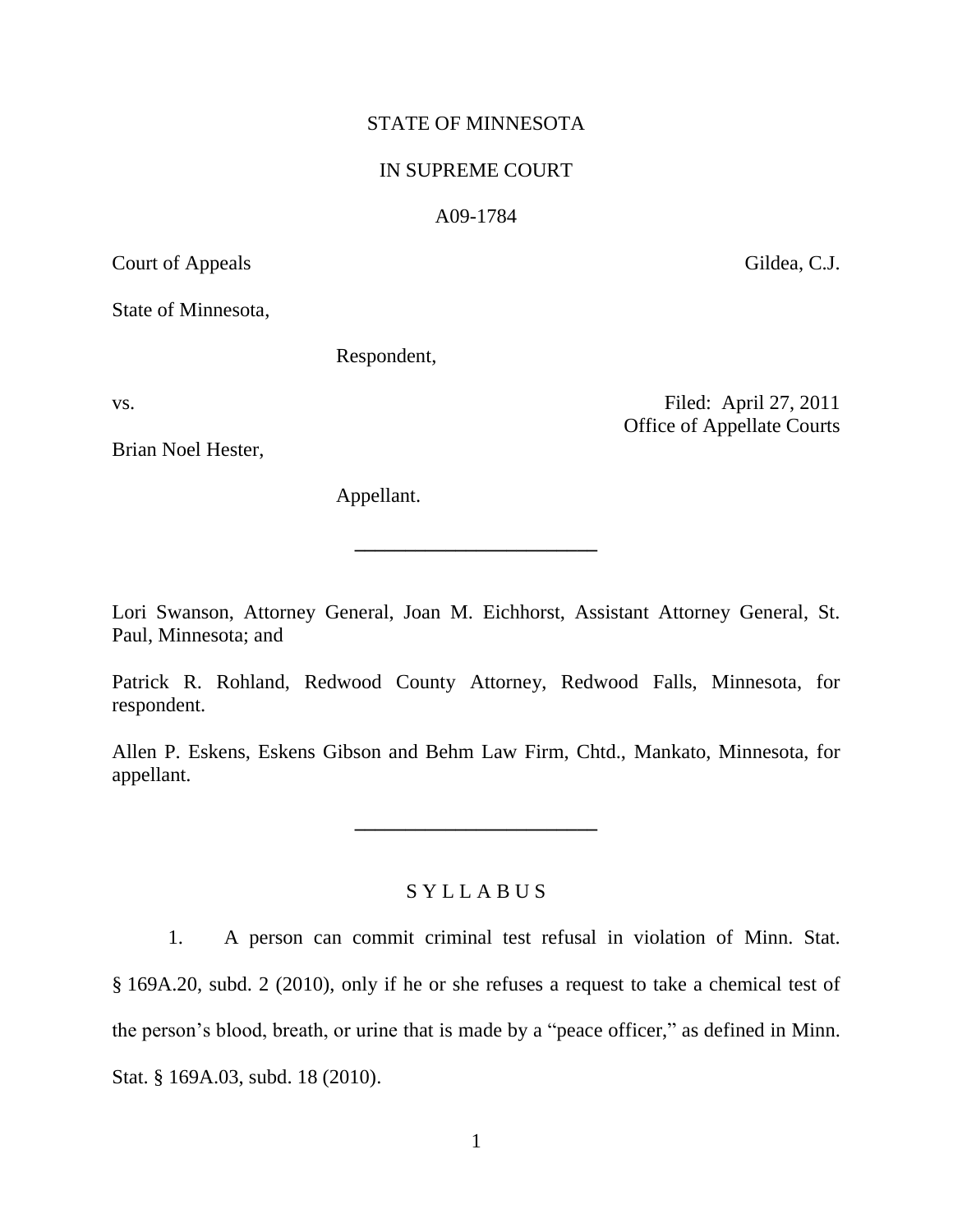2. When the Lower Sioux Indian Community satisfies the requirements of Minn. Stat. § 626.91, subd. 2 (2010), a Lower Sioux police officer can be treated as a county police officer for purposes of Minn. Stat. § 169A.03, subd. 18(3), with the same authority as a peace officer employed by the Redwood County Sheriff.

3. Because the Lower Sioux did not comply with Minn. Stat. § 626.91, subd.  $2(a)(2)$ , by failing to carry the required liability insurance limits at the time of appellant's arrest, the Lower Sioux police officer did not have the authority to request that appellant take a chemical test.

Reversed.

# O P I N I O N

GILDEA, Chief Justice.

The question presented in this case is whether a Lower Sioux Indian Community ("Lower Sioux") police officer is a peace officer authorized to invoke the impliedconsent law and request that a person suspected of driving while impaired submit to a chemical test for the presence of alcohol or controlled substances. Because we conclude that the Lower Sioux must have liability insurance limits in the amounts required by statute in order for a Lower Sioux police officer to qualify as a peace officer under Minn. Stat. § 169A.03, subd. 18(3) (2010), and because those limits were not in place at the time appellant was arrested for driving while impaired, we reverse.

On July 9, 1998, the Lower Sioux and Redwood County entered into a Mutual Aid and Assistance Agreement "to address the[ir] respective roles and responsibilities . . . in providing law enforcement services on the Lower Sioux Indian Reservation." The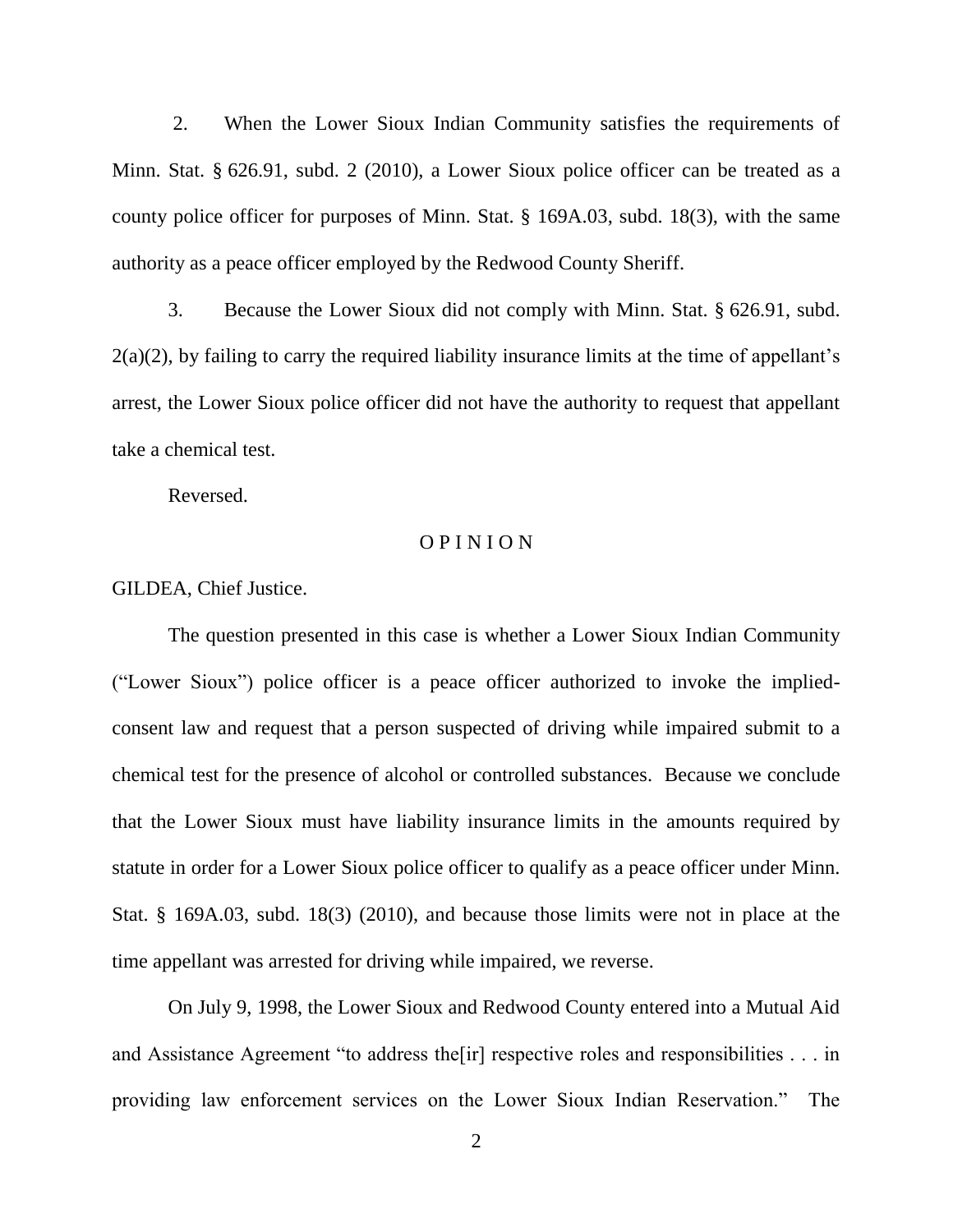agreement reflects that if the Lower Sioux satisfied "certain statutorily defined requirements," they would "share concurrent jurisdiction with the County over persons in the geographical boundaries of property held by the United States in trust for the" Lower Sioux. Each party agreed to assist the other with respect to law enforcement duties to the extent each was "reasonably able in the event of an emergency situation."

The parties do not dispute that the agreement was in effect on December 16, 2008, the date of appellant"s arrest. On that evening, Officer Jonathan Meece, a Lower Sioux police officer, responded to a motorist assist call. When Meece arrived at the scene, he found that appellant Brian Hester had driven his car into a ditch on a steep hill. The temperature was between 10 and 15 degrees below zero and the roads were packed with snow and ice. Meece suspected that Hester was impaired and called for assistance. Officer Neil DeBlieck, also a police officer with the Lower Sioux, responded to the scene. DeBlieck administered a preliminary breath test to Hester, and the test indicated that Hester had an alcohol concentration of .13. Meece transferred Hester to the Redwood County Jail to conduct further tests to determine Hester's level of impairment, because Meece concluded that it was safer to conduct further testing at an indoor location given the conditions outside.

After completing the field sobriety tests administered at the jail, Meece placed Hester under arrest and read Hester the implied-consent advisory, informing Hester that Minnesota law required that he submit to further testing and that refusing to submit to further testing would constitute a crime. Hester refused to submit to further testing.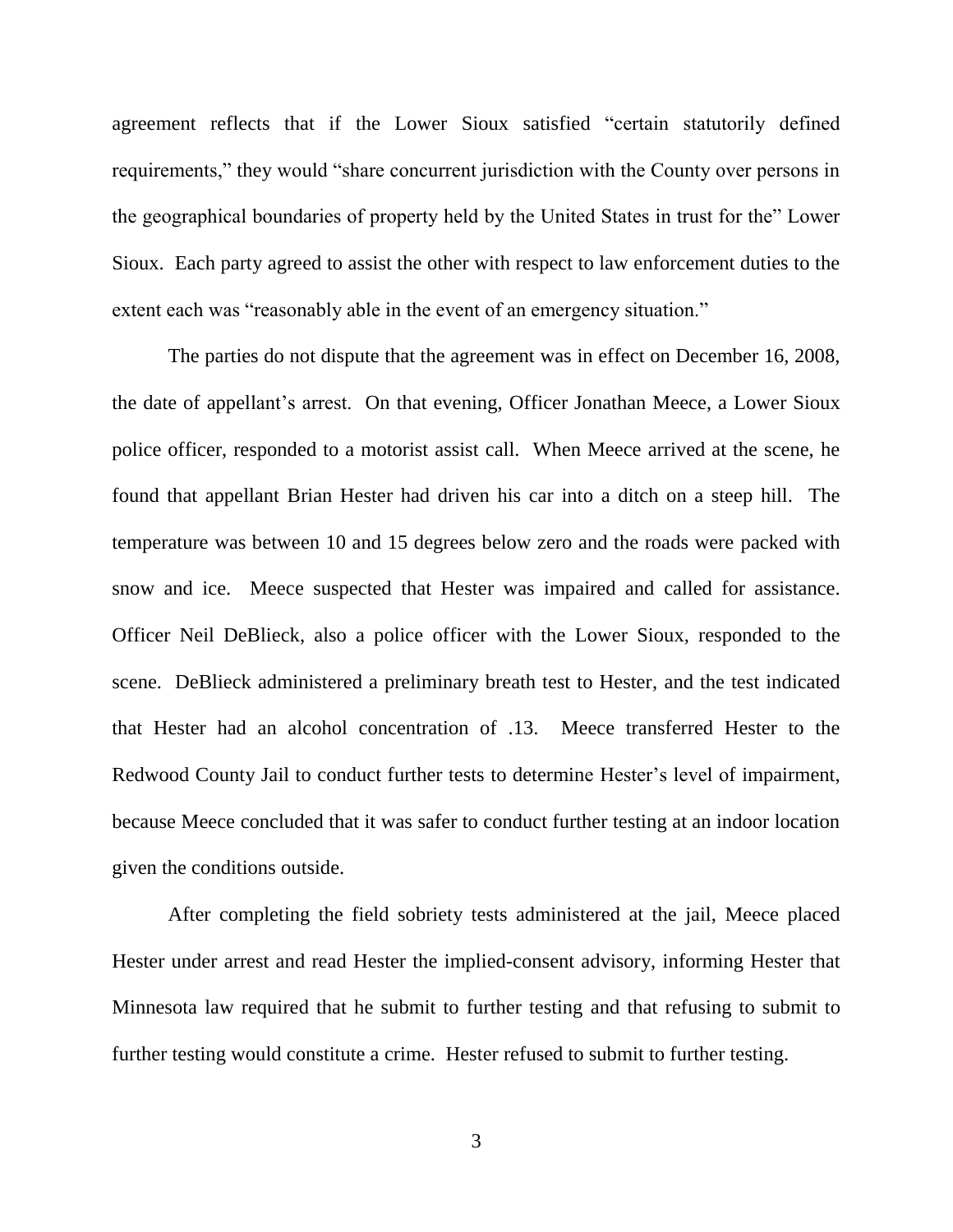The State subsequently charged Hester with first-degree driving while impaired in violation of Minn. Stat. §§ 169A.20, subd. 1(1), 169A.24, subd. 1(1) (2010), and firstdegree test refusal, in violation of Minn. Stat. §§ 169A.20, subd. 2, 169A.24, subd. 1(1)  $(2010).$ <sup>1</sup> The first count was dismissed prior to trial. A Redwood County jury found Hester guilty of test refusal.

Hester filed a motion for a new trial and, in the alternative, a motion to vacate the judgment. Hester contended that he did not commit a crime when he refused Meece"s request to submit to testing because Meece was not a peace officer under the definition set forth in Minn. Stat. § 169A.03, subd. 18. Hester asserted that under Minn. Stat. §§ 169A.41 and 169A.51 (2010), only police officers who satisfy the definition of a peace officer under section 169A.03 are authorized to administer a preliminary breath test and the implied-consent advisory. Hester argued in the alternative that the Lower Sioux did not have the authority to appoint peace officers with the same powers as peace officers employed by the Redwood County Sheriff pursuant to Minn. Stat. § 626.91 (2010), because the Lower Sioux had not complied with the liability insurance requirements in that statute.

The district court denied Hester's post-trial motions. The court concluded that Lower Sioux police officers satisfied the definition of a peace officer under section 169A.03, subdivision 18. The court also held that the Lower Sioux had complied with

<sup>1</sup> Both offenses are first-degree violations because the offenses arose within ten years of the first of three or more qualified prior impaired driving incidents. *See* Minn. Stat. § 169A.24, subd. 1(1) (2010).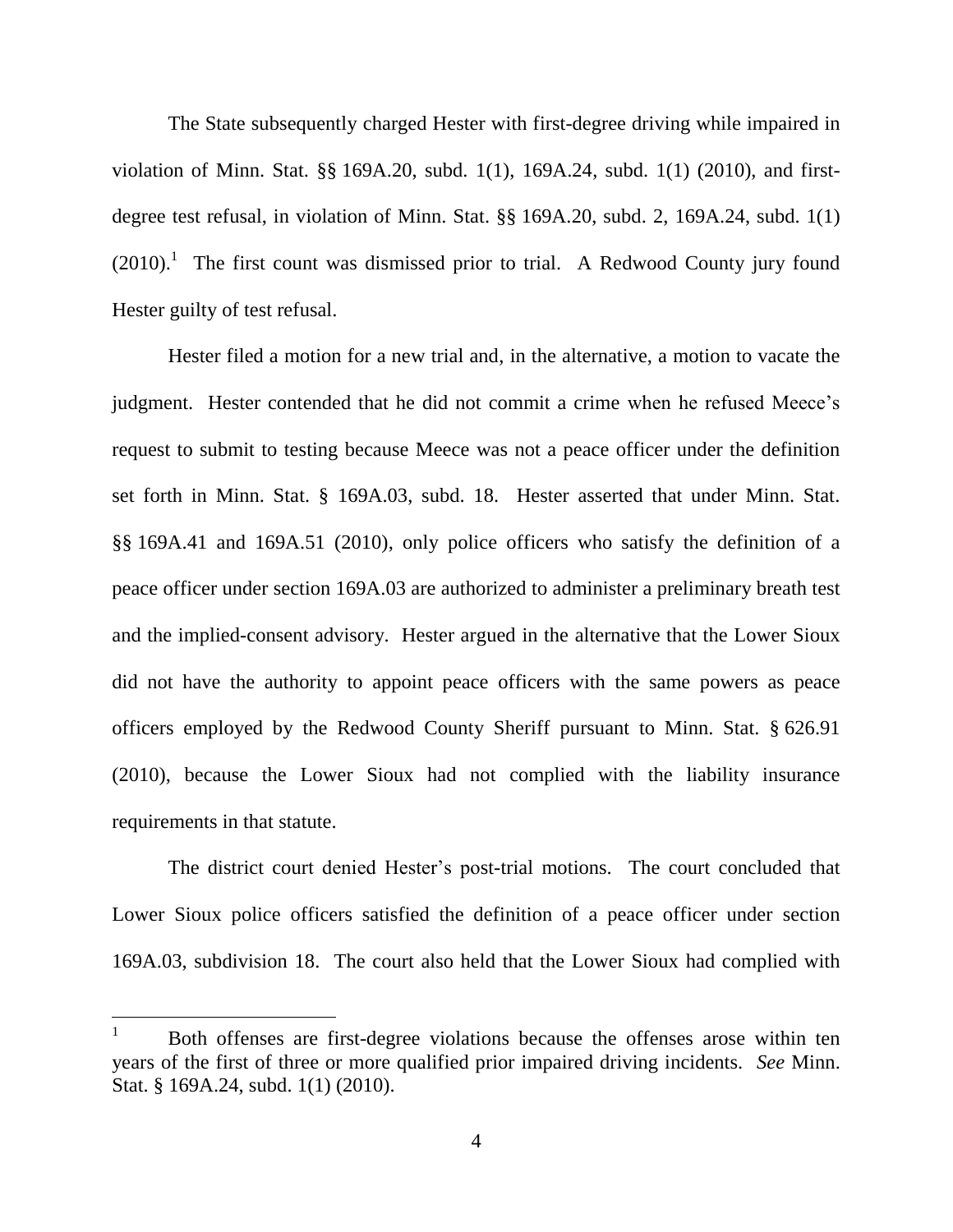the liability insurance filing requirements in Minn. Stat. § 626.91, subd. 2(a). Specifically, the court concluded that at the time of Hester's arrest, the Lower Sioux had substantially complied with the requirements of Minn. Stat. § 626.91, subd. 2(a), regarding liability insurance, and that substantial compliance was all that was required.

The court of appeals affirmed the district court in an unpublished decision. *State v. Hester*, No. A09-1784, 2010 WL 3000144, at \*6 (Minn. App. Aug. 3, 2010). The court held that the definition of peace officer in section 169A.03 did not "exclude all tribal peace officers." *Hester*, 2010 WL 3000144, at \*4. The court also held that the Lower Sioux officers were peace officers under section 169A.03 because the Lower Sioux had "substantially complied with the statutory requirements to appoint peace officers." *Hester*, 2010 WL 3000144, at \*6. We granted Hester's petition for review.

Hester argues that we should set aside his conviction for criminal test refusal because Officer Meece, the officer who requested that Hester take the chemical test, did not have the authority under state law to require that Hester submit to the test. A person commits test refusal if he or she "refuse[s] to submit to a chemical test of the person"s blood, breath, or urine" that is required under Minn. Stat. § 169A.51 (2010). Minn. Stat. § 169A.20, subd. 2. Under Minn. Stat. § 169A.51, subd. 1(a), a person who drives a motor vehicle in the state consents to a chemical test of that person"s blood, breath, or urine in order to determine the presence of alcohol or other substances. In addition, a chemical test "may be required" when "an officer has probable cause to believe the person was driving, operating, or in physical control of a motor vehicle in violation of section 169A.20." *Id.*, subd. 1(b). Importantly, the chemical test "must be administered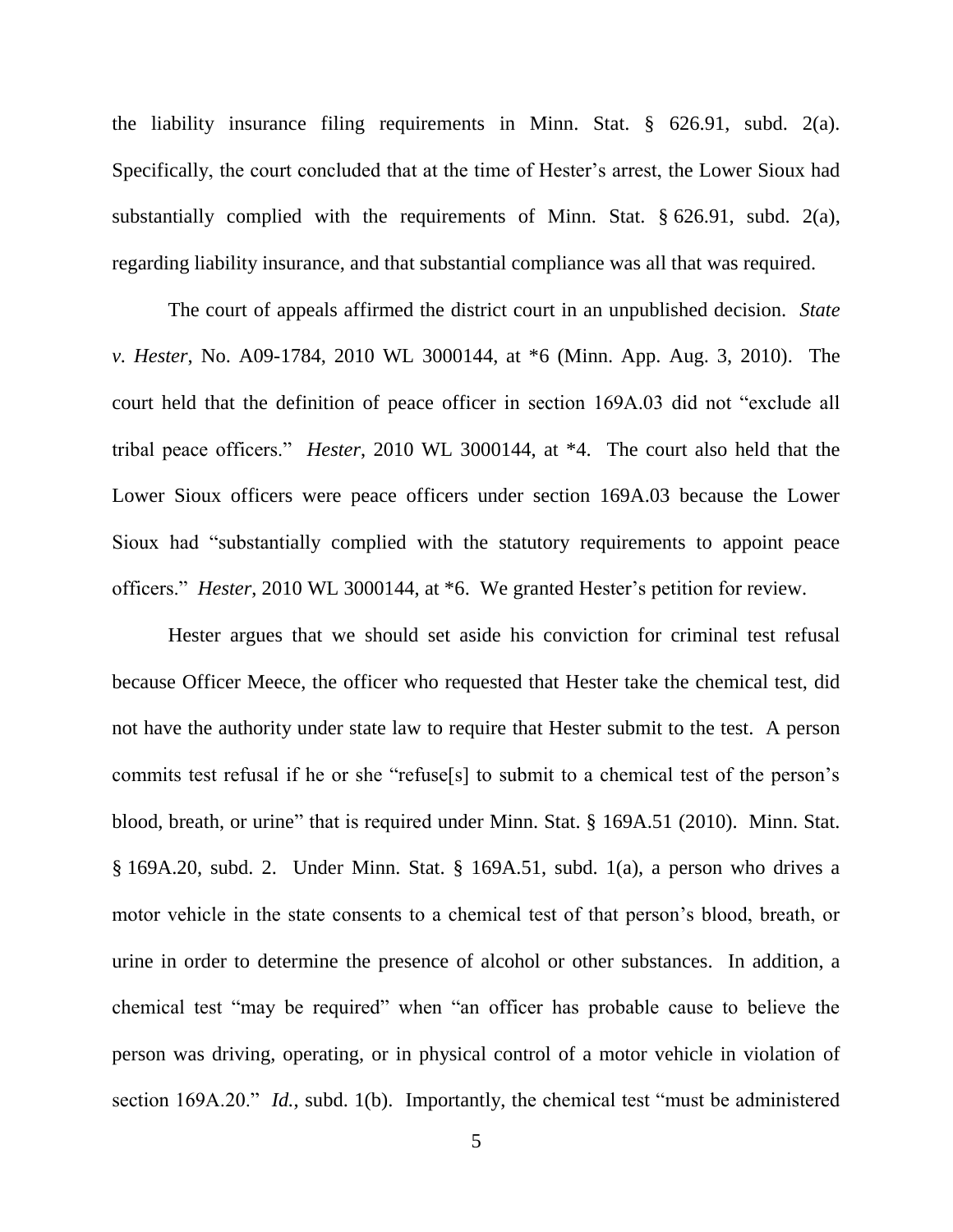at the direction of a peace officer." *Id.* Thus, under the plain meaning of the criminal test-refusal statute, a person can commit test refusal only if he or she refuses a "peace officer["s]" request to take a chemical test of the person"s blood, breath, or urine.

Hester makes two arguments that Meece was not an authorized "peace officer" for purposes of the test-refusal statute. He first argues that the Lower Sioux police officer who arrested him did not qualify as a "peace officer" because Lower Sioux police officers are not specifically listed in the definition of "peace officer" in Minn. Stat. § 169A.03, subd. 18. He also argues that the Lower Sioux police officer who arrested him did not have the authority to request that he submit to a chemical test because the Lower Sioux did not satisfy the liability insurance requirements of section 626.91, subdivision 2. We turn to those arguments now.

## I.

We first consider whether, as the State argues and as the court of appeals and district court held, a Lower Sioux police officer is a "peace officer" authorized to request and administer a chemical test of a person"s blood, breath, or urine. This presents a question of statutory interpretation that we review de novo. *See Roby v. State*, 787 N.W.2d 186, 190 (Minn. 2010).<sup>2</sup>

 $\overline{a}$ 

<sup>2</sup> The State contends that Hester waived his right to challenge Lower Sioux police officers" authority to administer the laws of Minn. Stat. ch. 169A (2010) because Hester did not raise this issue in a pre-trial motion as required by Minn. R. Crim. P. 10.01. Under the rule, "[d]efenses . . . that can be determined without trial on the merits must be made before trial" or those defenses are waived. Minn. R. Crim. P. 10.01, subd. 2. But under the rule, the district court "can grant relief from waiver for good cause." *Id*. The record suggests that the court may have granted Hester such relief. In an affidavit filed in (Footnote continued on next page.)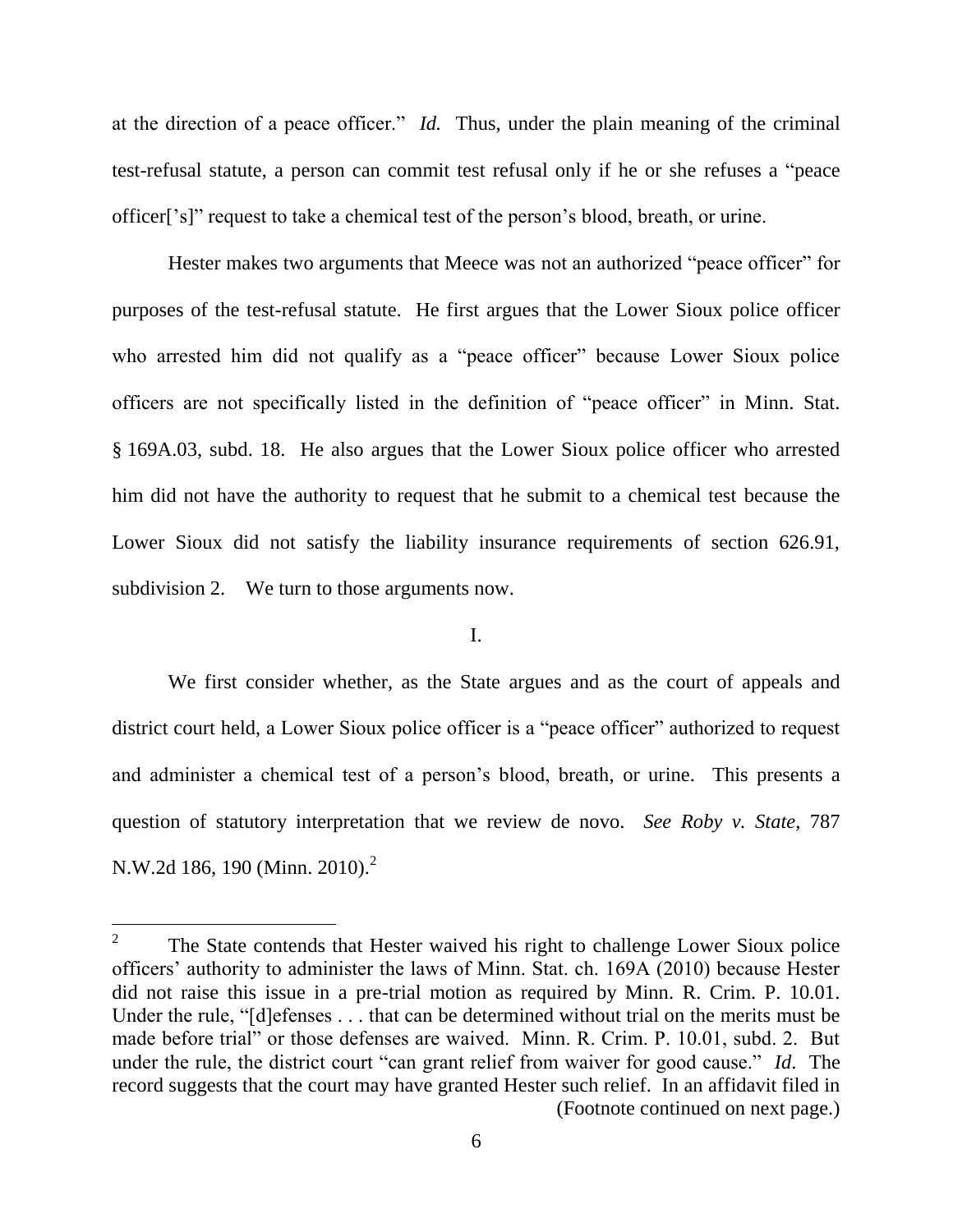The Minnesota Impaired Driving Code, chapter 169A, defines the term "peace officer" as:

(1) a State Patrol officer;

(2) University of Minnesota peace officer;

(3) police officer of any municipality, including towns having powers under section 368.01, or county; and

(4) for purposes of violations of this chapter in or on an off-road recreational vehicle or motorboat, or for violations of section 97B.065 or 97B.066, a state conservation officer.

Minn. Stat. § 169A.03, subd. 18. The parties present different views on how we should determine whether a Lower Sioux police officer falls under this definition. Hester employs a strict reading of section 169A.03, subdivision 18, contending that Lower Sioux police officers cannot be considered "peace officers" under this subdivision because they are not included as one of the four categories of officers who qualify as "peace officers." The State contends that we can look beyond section 169A.03, subdivision 18, to answer

(Footnote continued from previous page.)

response to Hester's post-trial motion, the State noted that the court had "granted leeway" to the defendant to bring what would otherwise be deemed omnibus issues up post-trial." The record does not, however, include a ruling from the court on the waiver issue. The court of appeals concluded that the State "failed to raise its waiver argument when Hester made his posttrial motion." *Hester*, 2010 WL 3000144, at \*2. Before this court, the State does not challenge the court of appeals" conclusion that the State waived its waiver argument, and it does not argue that the issue should nevertheless be decided based on a plain error analysis. Moreover, to the extent the district court granted relief from the waiver for good cause, the State has not presented a record on which we can review the district court's ruling. Nor has the State presented any argument that the district court abused its discretion. Given the State"s failure to adequately preserve and present the waiver argument, we decline to address it.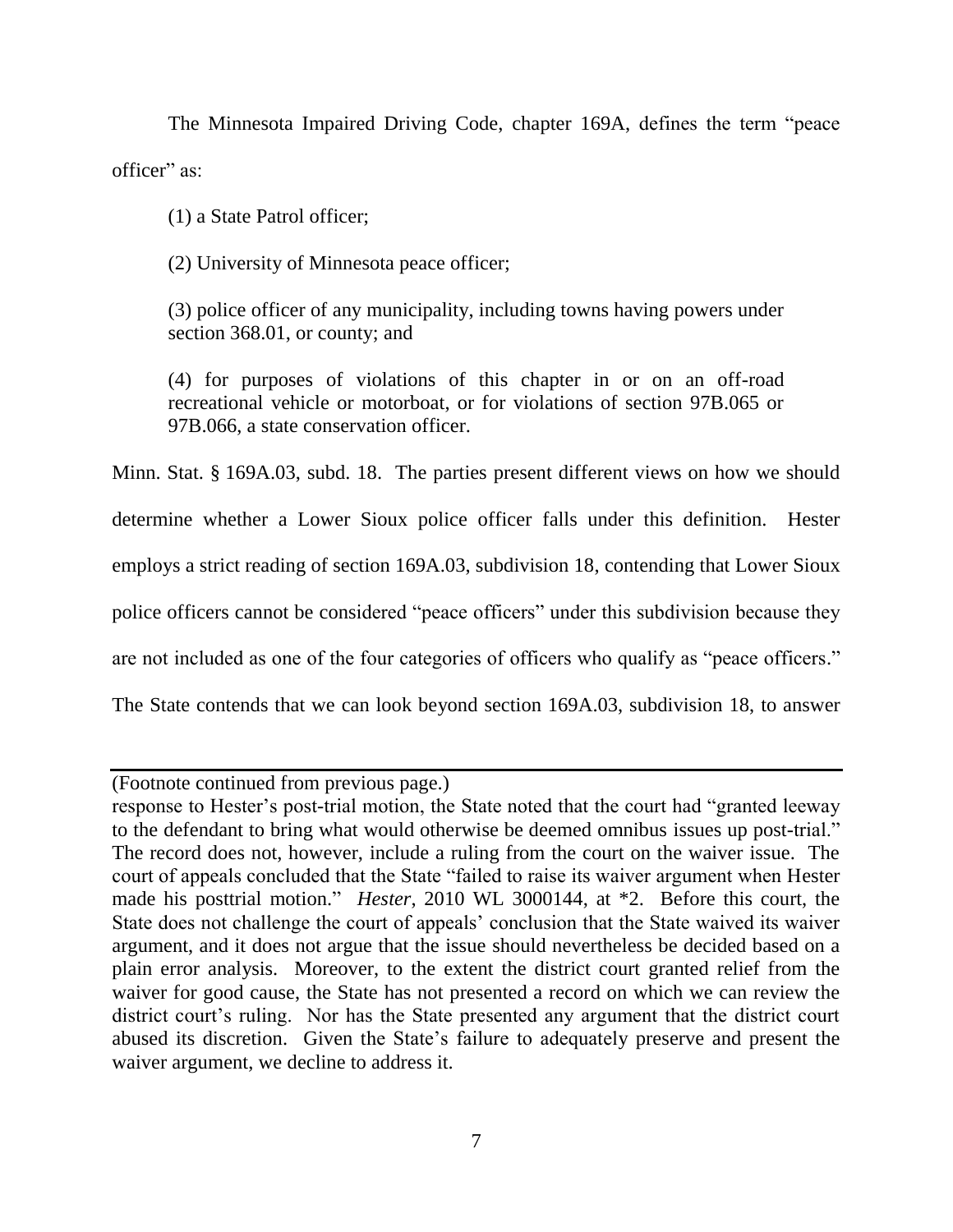this question. The State argues that police officers appointed by the Lower Sioux are peace officers within the definition of section 169A.03, subdivision 18, because tribal officers have the same powers as peace officers employed by the Redwood County Sheriff pursuant to Minn. Stat. § 626.91 (2010).

Minnesota Statutes § 626.91 addresses the law enforcement authority of the Lower Sioux. Under this statute, the Lower Sioux "has the powers of a law enforcement agency if" the requirements listed in subdivision 2(a) of the statute are met. Minn. Stat. § 626.91, subd. 2(a). And, under subdivision 4, "[i]f the community complies with the requirements set forth in subdivision 2, the community is authorized to appoint peace officers . . . who have the same powers as peace officers employed by the Redwood County sheriff." Minn. Stat. § 626.91, subd. 4.

The State correctly relies on section 626.91 in arguing that Lower Sioux police officers fall within the definition of a peace officer in section 169A.03, subdivision 18(3). The Legislature intends for statutes to be effective and certain. Minn. Stat. § 645.17(2) (2010). Interpreting the definition of a peace officer in section 169A.03 to include Lower Sioux police officers appointed under section 626.91 would give effect to the language in section 626.91, which provides that if the Lower Sioux complies with the requirements set forth in subdivision 2 of that statute, then it may appoint peace officers who have the "*same powers*" as peace officers employed by the Redwood County Sheriff. Minn. Stat. § 626.91, subd. 4 (emphasis added). If the requirements of Minn. Stat. § 626.91, subd. 2, are met, then Lower Sioux police officers can be treated as *county* peace officers for purposes of the definition of a peace officer set forth in section 169A.03, subdivision 18.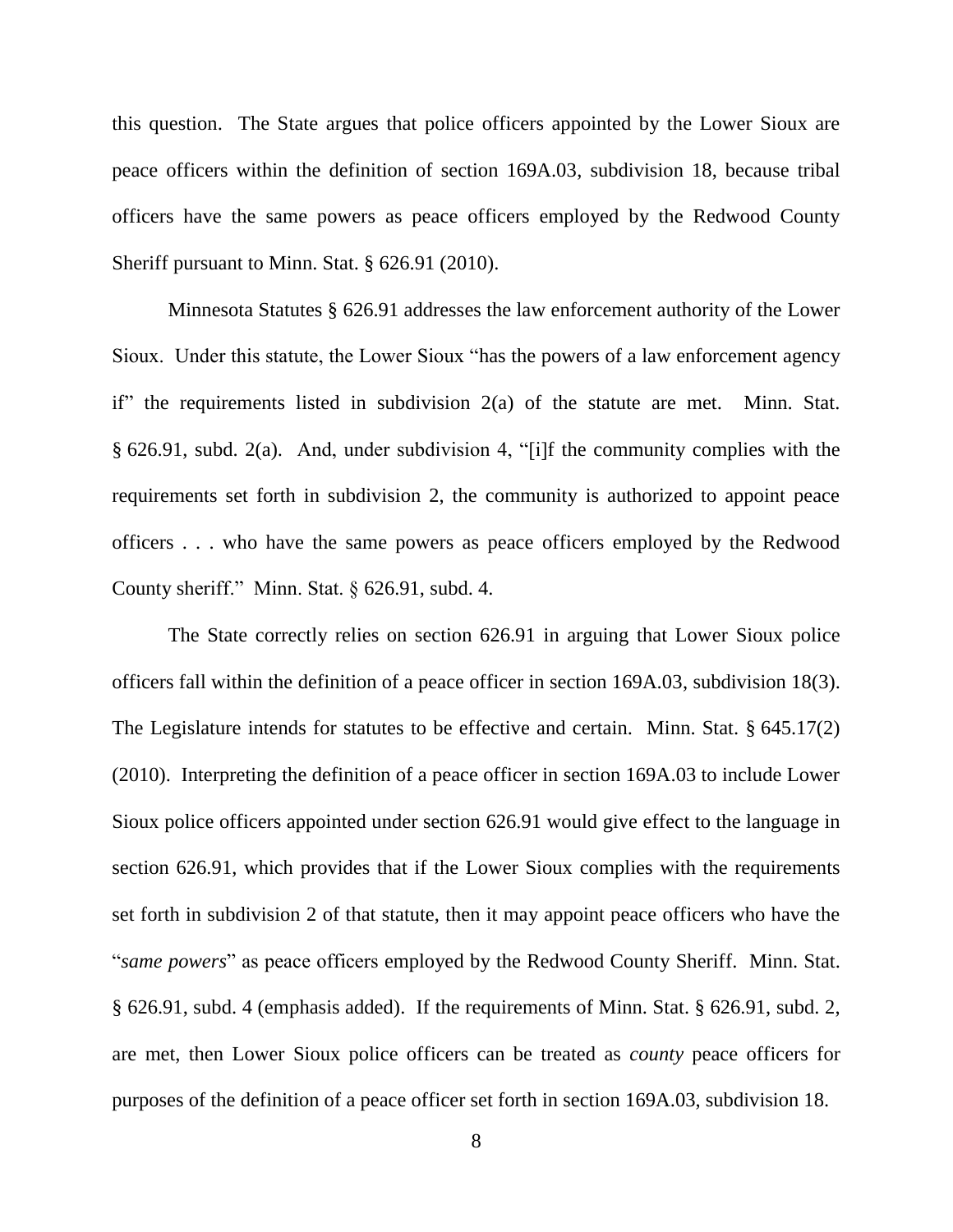Hester argues, however, that *State, Department of Highways v. O'Connor*, 289 Minn. 243, 183 N.W.2d 574 (1971), compels the opposite conclusion. In *O'Connor*, the defendant asserted that the State could not arrest him for failing to submit to a chemical test because the Eagan police officer who requested that he submit to a chemical test was not a peace officer under the definition in the Minnesota Impaired Drivers Code in effect at that time. *Id.* at 244-45, 183 N.W.2d at 576. This definition stated that for purposes of the implied-consent law, "the term peace officer means a state highway patrol officer or full time police officer of any Municipality or county . . . ." *Id.* at 244, 183 N.W.2d at 575. At the time of the offense, Eagan was a township. *See id.* at 243, 245-46, 183 N.W.2d at 575-75. Because townships were not specifically listed within the definition, the defendant argued that the Eagan officer was not a "peace officer" for purposes of the statute. *Id.* at 244-45, 183 N.W.2d at 576. We concluded that the police officer had no authority to request that a driver submit to a chemical test under the implied-consent law because the "statute defining "peace officer" does not specifically include an officer of a 'township' and . . . the term 'municipality' does not include 'township.' " *Id.* at 244-45, 183 N.W.2d at 576.

*O'Connor* does not support Hester's interpretation of the meaning of "peace officer" under section 169A.03. We did not conclude in *O'Connor* that the Eagan police officer was not a "peace officer" simply because the statute did not explicitly list townships in the definition of peace officer. Rather, we also looked at whether a "township" was within the scope of "municipality," which was explicitly listed in the statute. 289 Minn. at 244, 183 N.W.2d at 576. Because we concluded that a township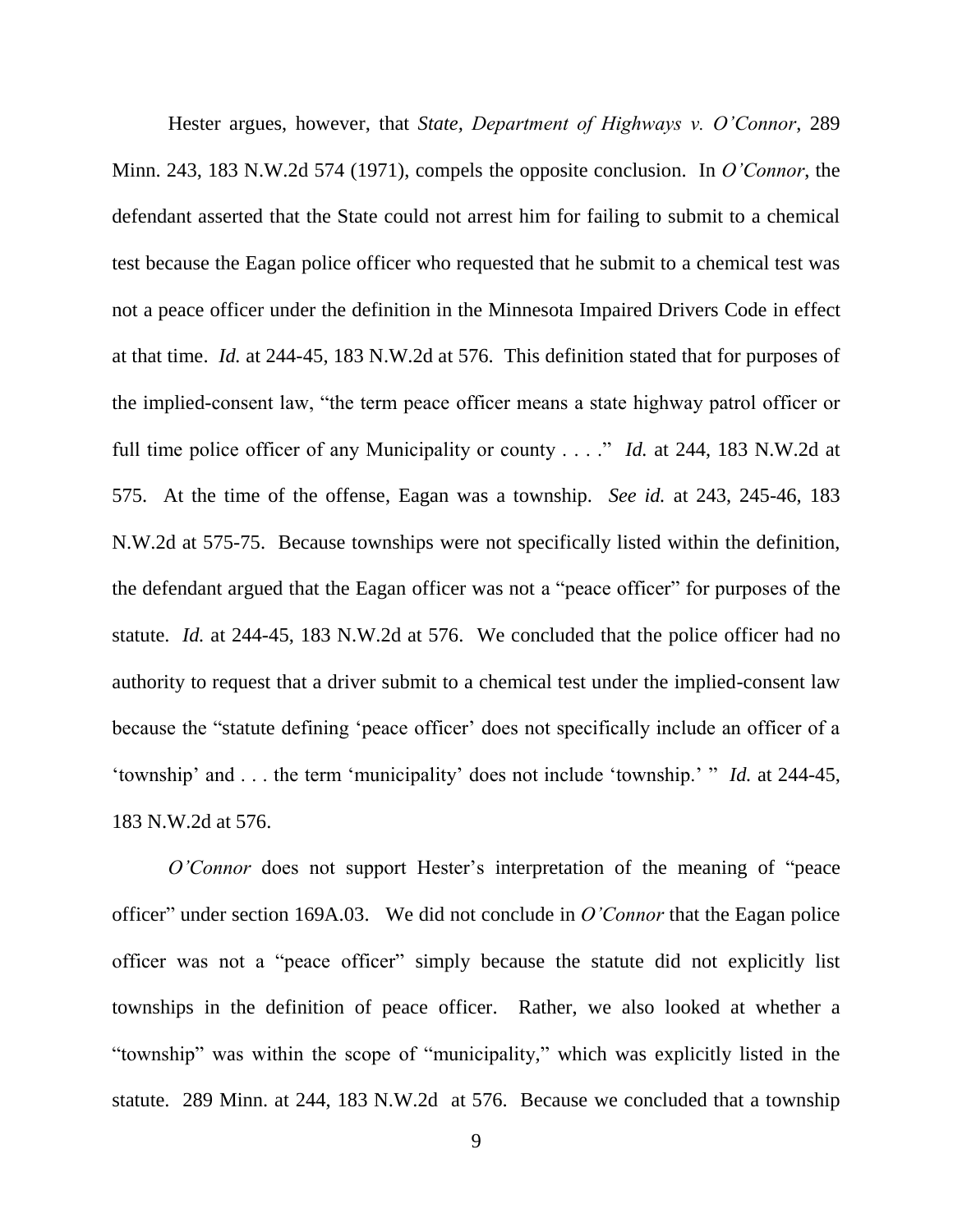was different from and not included within a municipality, the Eagan officer was not a peace officer under the statute. *Id.* at 245-46, 183 N.W.2d at 576.

Under the analysis in *O'Connor*, it is not dispositive that tribal officers are not specifically listed in the definition of "peace officer" in section 169A.03, subdivision 18. *O'Connor* instead requires that we also look to see whether tribal officers fall within some other portion of the statute's definition. As set forth above, the Lower Sioux officers can be treated as county officers, and therefore would fall within the definition of "peace officer" in subdivision 18(3), if the Lower Sioux complies with Minn. Stat. § 626.91.

In sum, we hold that a Lower Sioux police officer is a "peace officer" under section 169A.03, subdivision 18(3), if the Lower Sioux satisfies the requirements set forth in section 626.91, subdivision 2. When these requirements are satisfied, the Lower Sioux has the authority to appoint peace officers with the same authority as peace officers employed by the Redwood County Sheriff. *See* Minn. Stat. § 626.91, subd 4. Because Lower Sioux officers so appointed have the same authority as officers employed by the Redwood County Sheriff, we conclude that the Lower Sioux officers fall within the definition of "peace officer" in Minn. Stat. § 169A.03, subd. 18(3).

### II.

We next turn to the question of whether the Lower Sioux complied with section 626.91, subdivision 2. The Lower Sioux has the authority to appoint police officers with the same powers as peace officers employed by the Redwood County Sheriff if it complies with the requirements set forth in section 626.91, subdivision 2(a). Minn. Stat.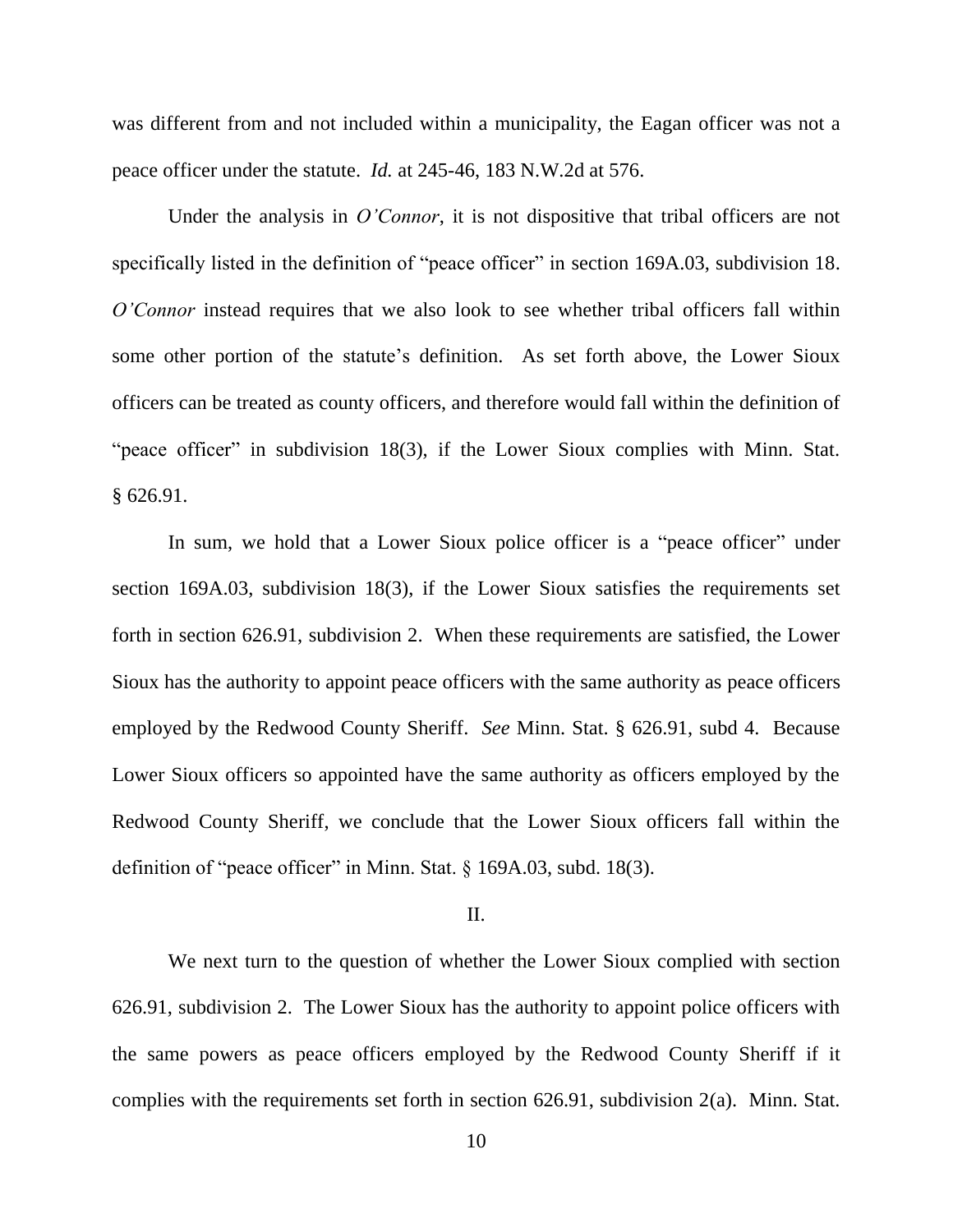§ 626.91, subds. 2(a) and 4. Subdivision 2(a) contains four requirements, but only the requirement in clause (2) is at issue. This clause requires that the Lower Sioux file with the Board of Peace Officer Standards and Training a bond or certificate of insurance for liability coverage with a maximum single occurrence amount set forth in Minn. Stat. § 466.04 (2010), and an annual cap for all occurrences within a year of three times the single occurrence amount. Minn. Stat. § 626.91, subd. 2(a)(2).<sup>3</sup> For the time period relevant to Hester's arrest, January 1, 2008 to June 30, 2009, section 466.04 required liability insurance for any number of claims arising out of a single occurrence of \$1,200,000. *See* Minn. Stat. § 466.04, subd. 1(a)(6) (setting forth the maximum single occurrence amounts). The requisite annual cap, therefore, was \$3,600,000, which is three times the single-occurrence amount.

Hester contends that the Lower Sioux did not strictly comply with all of the requirements of section 626.91. Specifically, Hester argues that the Lower Sioux did not have the amount of liability insurance required under section 626.91, subdivision 2(a)(2), when he was arrested. Consequently, Hester argues, the Lower Sioux did not have the

 $\overline{a}$ 

<sup>3</sup> The other requirements in subdivision 2(a) require the Lower Sioux to: agree to be subject to liability for its torts and those of its officers, employees, and agents acting within the scope of their employment; file with the Board of Peace Officer Standards and Training a certificate of insurance for liability for its officers for lawsuits under the United States Constitution; and agree to be subject to Minn. Stat. § 13.82 and any other laws of the state relating to data practices of law enforcement agencies. Minn. Stat. § 626.91, subd. 2(a)(1), (3)-(4). There is no dispute in this case as to the Lower Sioux's compliance with these requirements.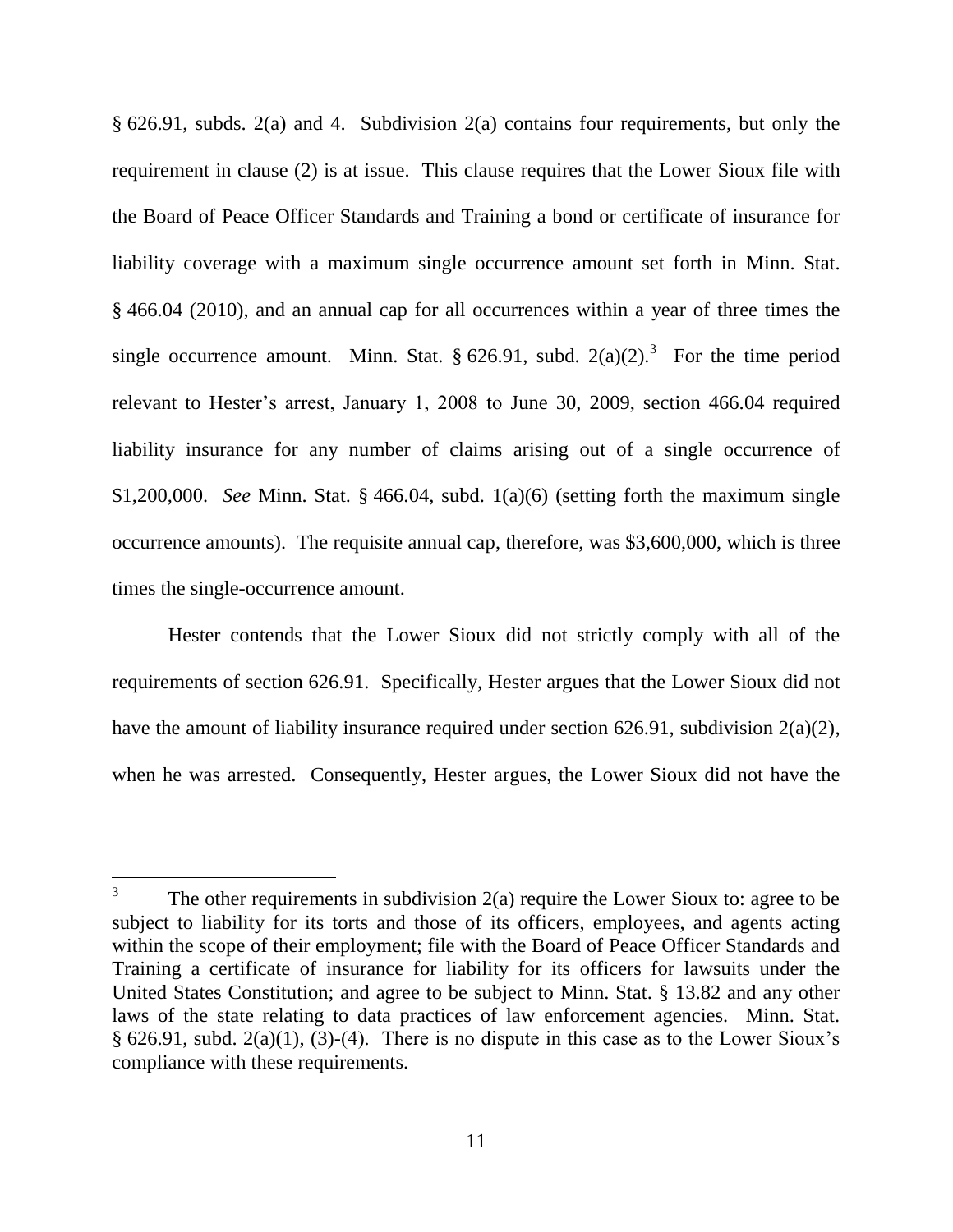authority to appoint police officers with the same powers as peace officers employed by the Redwood County Sheriff.

The Lower Sioux had liability insurance at the time Meece arrested Hester on December 16, 2008.<sup>4</sup> But, as Hester notes and as the district court found, the limits did not coincide with the requirements set forth in section 466.04. The Lower Sioux had \$3,000,000 in coverage per single occurrence—well above the \$1,200,000 minimum required by statute. But the Lower Sioux policy had an annual cap of only \$3,000,000, which is  $$600,000$  below the minimum amount required by statute.

Hester asserts that we distinguish between mandatory and directory language and he contends that because section 626.91 uses mandatory language, we must conclude that section 626.91, subdivision  $2(a)(2)$ , requires strict compliance. Because the Lower Sioux did not have the required insurance, Hester contends that the statute was not satisfied. The State argues, and the lower courts held, that because the statute requires only substantial compliance, the Lower Sioux satisfied the statute's requirements.

<sup>4</sup> The parties dispute how often the Lower Sioux was required to file a copy of its certificate of insurance for liability coverage with the Board of Peace Officers and Training. The State argues that the district court properly determined that the Lower Sioux was only required to file a certificate of insurance with the Board at the time it entered into the mutual aid agreement with Redwood County and that Minn. Stat. § 626.91, subd. 2(a), does not require more than this initial filing with the Board. According to the State, the obligation to have liability insurance is distinct from any obligation to file a certificate of insurance with the Board. *See id*. Because we conclude that the Lower Sioux did not have the amount of liability insurance coverage required by Minn. Stat.  $\S$  626.91, subd. 2(a), at the time of Hester's arrest, we need not determine whether Minn. Stat. § 626.91, subd. 2(a), also requires more than an initial filing of a certificate of insurance for liability coverage with the Board.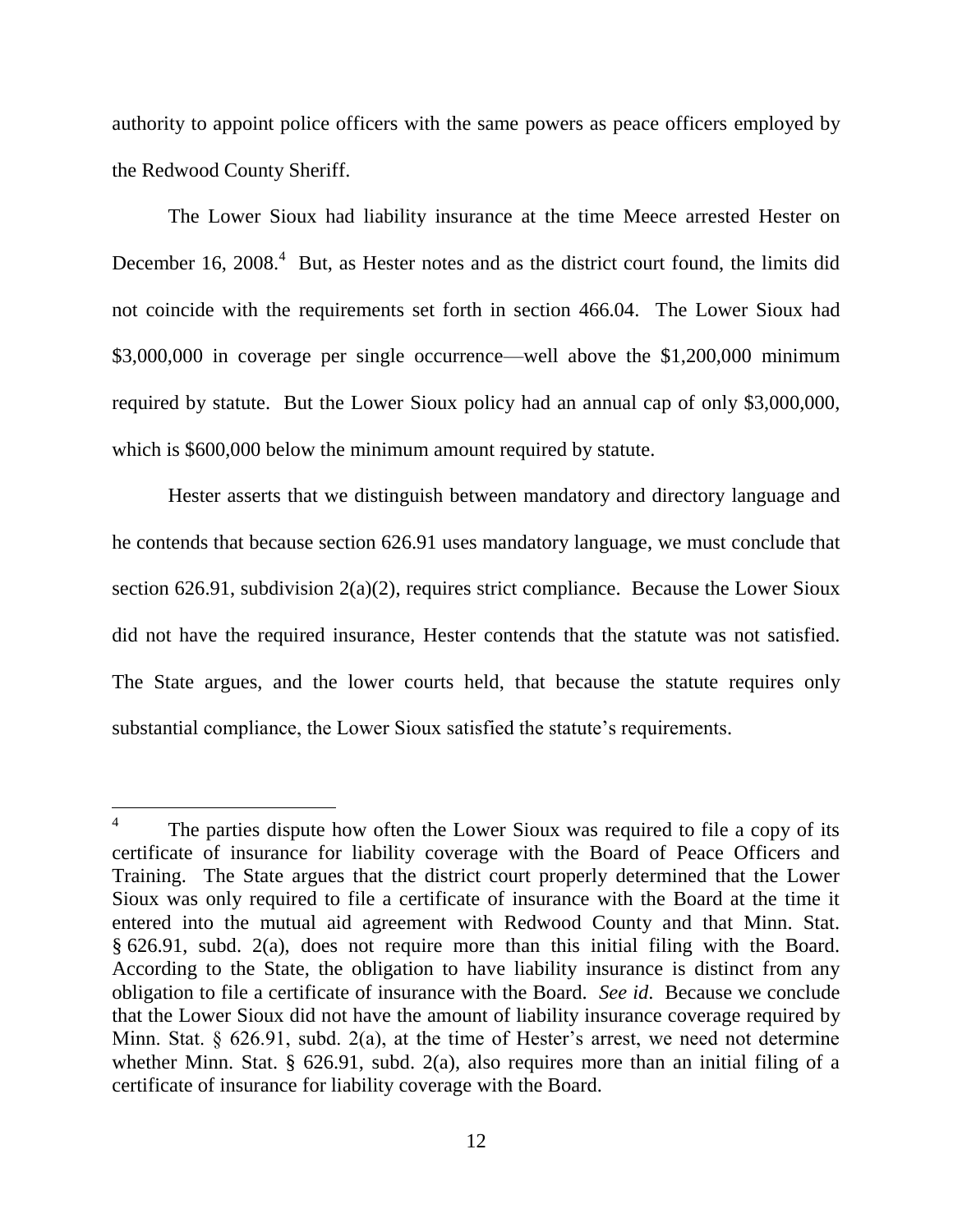In reaching its conclusion that only substantial compliance was required, the court of appeals relied on *City of Minneapolis v. Wurtele*, 291 N.W.2d 386 (Minn. 1980). The State urges us to follow the analysis in *Wurtele* as well. In *Wurtele*, we stated,

[T]he law does not mandate in all cases strict and literal compliance with all procedural requirements. Technical defects in compliance which do not reflect bad faith, undermine the purpose of the procedures, or prejudice the rights of those intended to be protected by the procedures will not suffice to overturn governmental action, particularly where, as here, substantial commitments have been made.

*Id.* at 391.

 $\overline{a}$ 

But *Wurtele* was a condemnation dispute, not a criminal prosecution. We specifically referred in *Wurtele* to a compliance rule that is "applied in eminent domain cases." *Id*. The State offers no analysis as to why the test articulated there should be imported into criminal law. We decline to do so and do not rely on this language from *Wurtele* to determine whether the Lower Sioux complied with the statutory requirements for liability-insurance coverage.<sup>5</sup>

<sup>5</sup> Hester contends that we rely on the test set forth in *State v. Frisby*, 260 Minn. 70, 108 N.W.2d 769 (1961), to determine when a statute is mandatory and when a statute is directory. In *Frisby*, we stated,

<sup>[</sup>W]here the provisions of the statute do not relate to the essence of the thing to be done, are merely incidental or subsidiary to the chief purpose of the law, are not designed for the protection of third persons, and do not declare the consequences of a failure of compliance, the statute will ordinarily be construed as directory and not as mandatory.

<sup>260</sup> Minn. at 76, 108 N.W.2d at 773. *Frisby* also arose in the condemnation context, not the criminal context. *Id.* at 72, 108 N.W.2d at 770. We have never applied *Frisby* in the criminal context, and Hester has not articulated a reason why we should do so here. For these reasons, we decline to apply the analysis in *Frisby* to the issue raised here.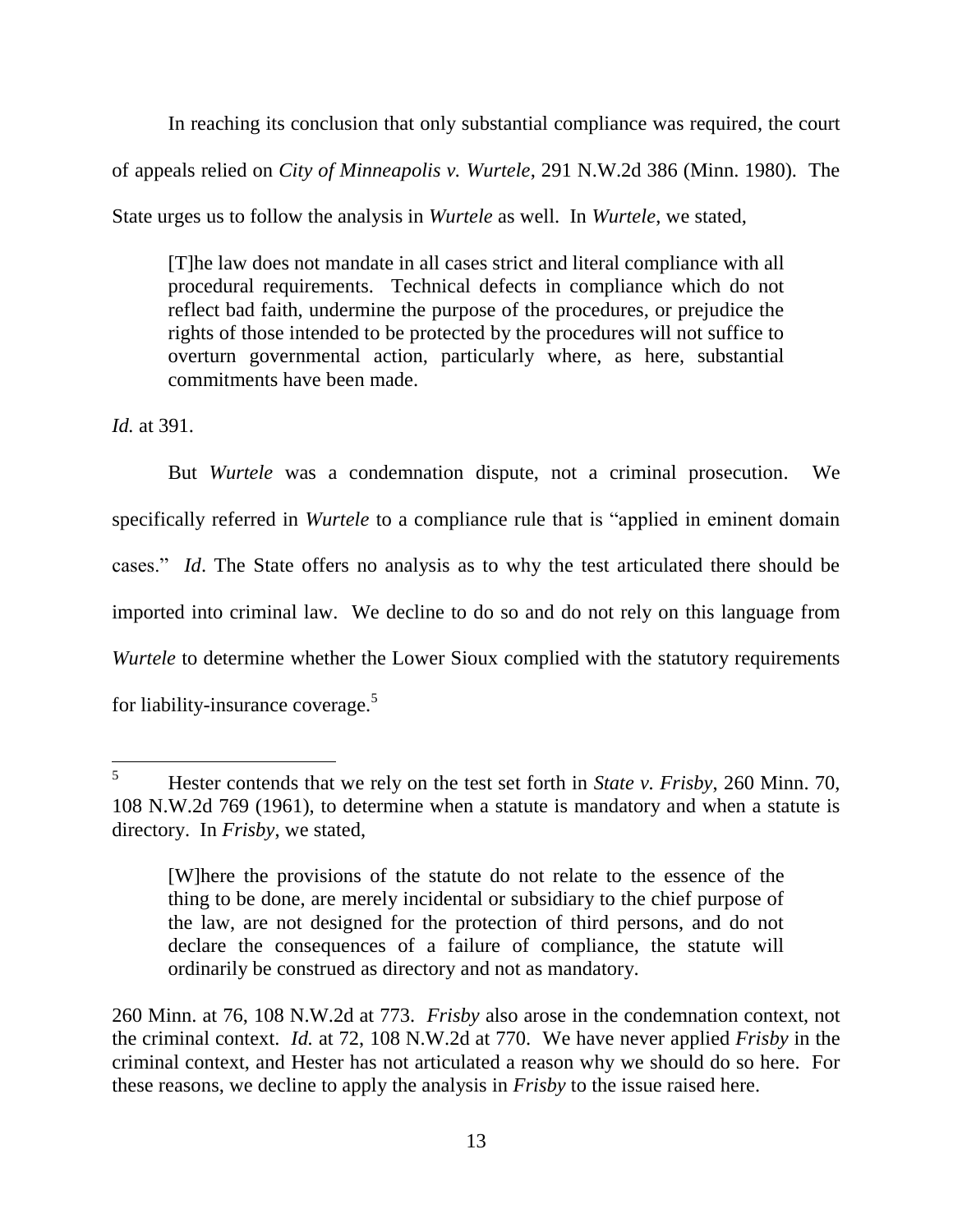We turn instead to our precedent from the criminal law in which we have examined the impact of the failure to comply with statutory requirements. In *State v. Quinn*, 436 N.W.2d 758 (Minn. 1989), we considered whether evidence should have been suppressed when a wiretap warrant failed to include a statutorily-mandated phrase that it "must terminate upon attainment of the authorized objective." 436 N.W.2d at 758, 765-66. We held that the warrant was not "constitutionally defective" because it did not include this phrase. *Id.* at 766. We stated that "[n]ot every omission to technically comply with literal wiretap statutory requirements renders a wiretap "unlawful" within the meaning of [the statute], nor does every technical omission justify suppression of disclosure of contents of the intercepted communications or derivative evidence." *Quinn*, 436 N.W.2d at 767.

The statute at issue in *Quinn* provided that the warrant expired when its objective was achieved or after 10 days, whichever occurred first. *Id*. at 766. Under those circumstances, where "inclusion of the omitted language . . . would have been essentially redundant," we concluded it was proper to focus on substance over "literal formalism." *Id*. Because the "technical omission did not result in frustration of the statute's underlying purpose to minimize governmental intrusion into the lives of its citizens," we held that the evidence did not have to be suppressed. *Id*. at 767.

It is helpful to compare the defect at issue in *Quinn* with the defect at issue in another criminal case, *State v. Frink*, 296 Minn. 57, 206 N.W.2d 664 (1973). In *Frink*, we addressed a provision in state law that expressly stated that only a county attorney could make an application for a wiretap warrant. 296 Minn. at 57, 75, 206 N.W.2d at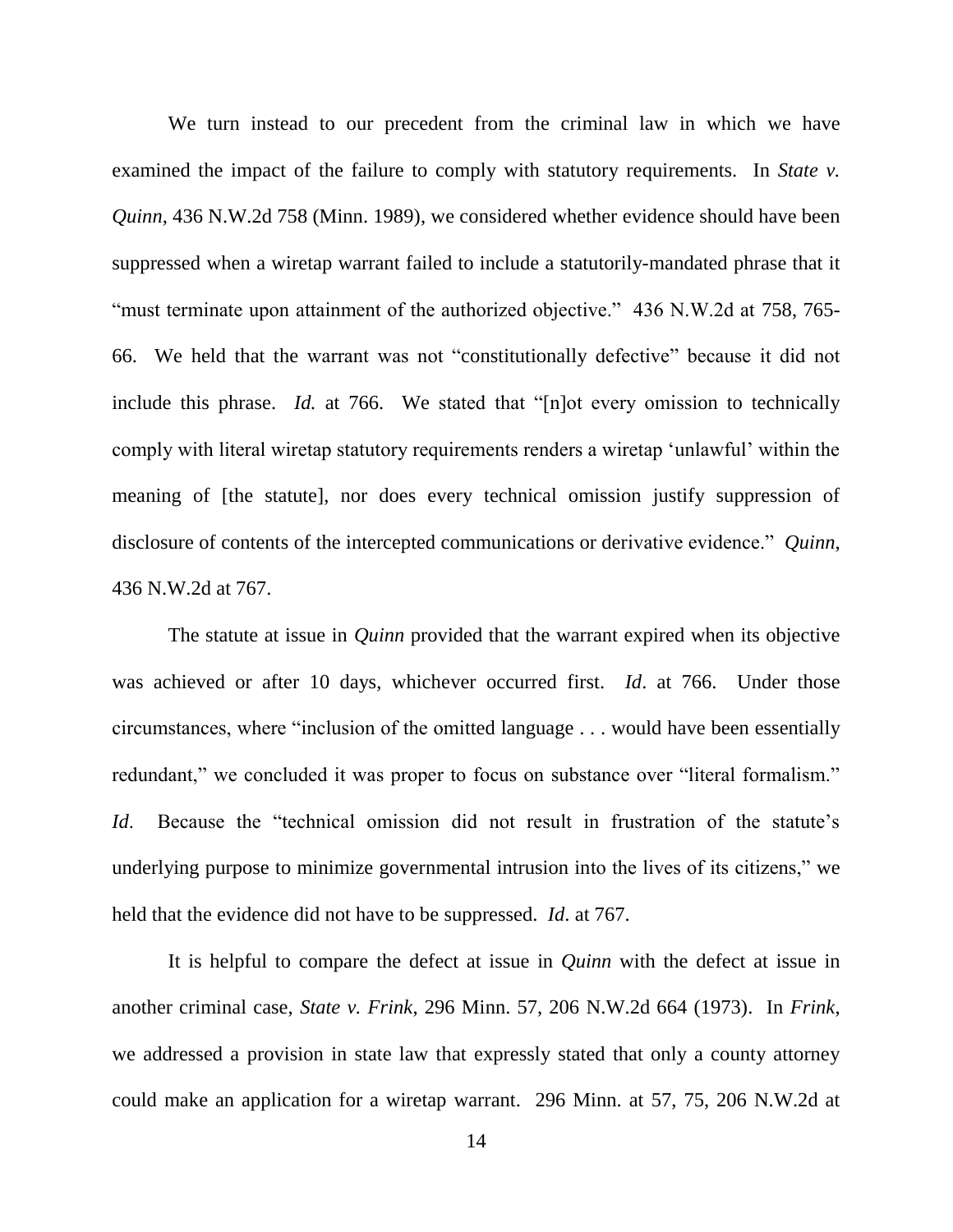665, 674. The county attorney had not applied for the warrant. *Id.* at 58, 206 N.W.2d at 665. Rather, an assistant county attorney submitted the application. *Id.* at 58, 206 N.W.2d at 665. We held that the assistant county attorney"s application was more than a "technical defect in procedure" because the purpose of the requirement for a county attorney to make the application was to have a politically-accountable individual, i.e., the county attorney, make the application. *See id.* at 73-74, 206 N.W.2d at 673-74 (citation omitted) (internal quotation marks omitted).

*Quinn* and *Frink* indicate that the failure to comply strictly with a requirement of a statute is not fatal when a party has failed to comply with a technical provision of the statute but has nevertheless complied with the substance of the statute. But here, the Lower Sioux did not comply with the substance of the insurance requirements set forth in section 626.91, subdivision  $2(a)(2)$ . It is not as if the Lower Sioux had the requisite amount of liability insurance and simply omitted forwarding the certificate of insurance to the Board of Peace Officer Standards and Training as the statute requires. *See* Minn. Stat. § 626.91, subd. 2(a)(2). The Lower Sioux failed to obtain the amount of insurance required. Subdivision 2(a)(2) required the Lower Sioux to obtain a \$3.6 million annual cap for liability insurance coverage, and here only \$3 million in coverage was in force. The Lower Sioux's failure to meet the statutory threshold is not a technical defect. Because there is no evidence in the record to indicate that the Lower Sioux complied with the requirement to have an annual liability insurance limit of \$3.6 million when Hester